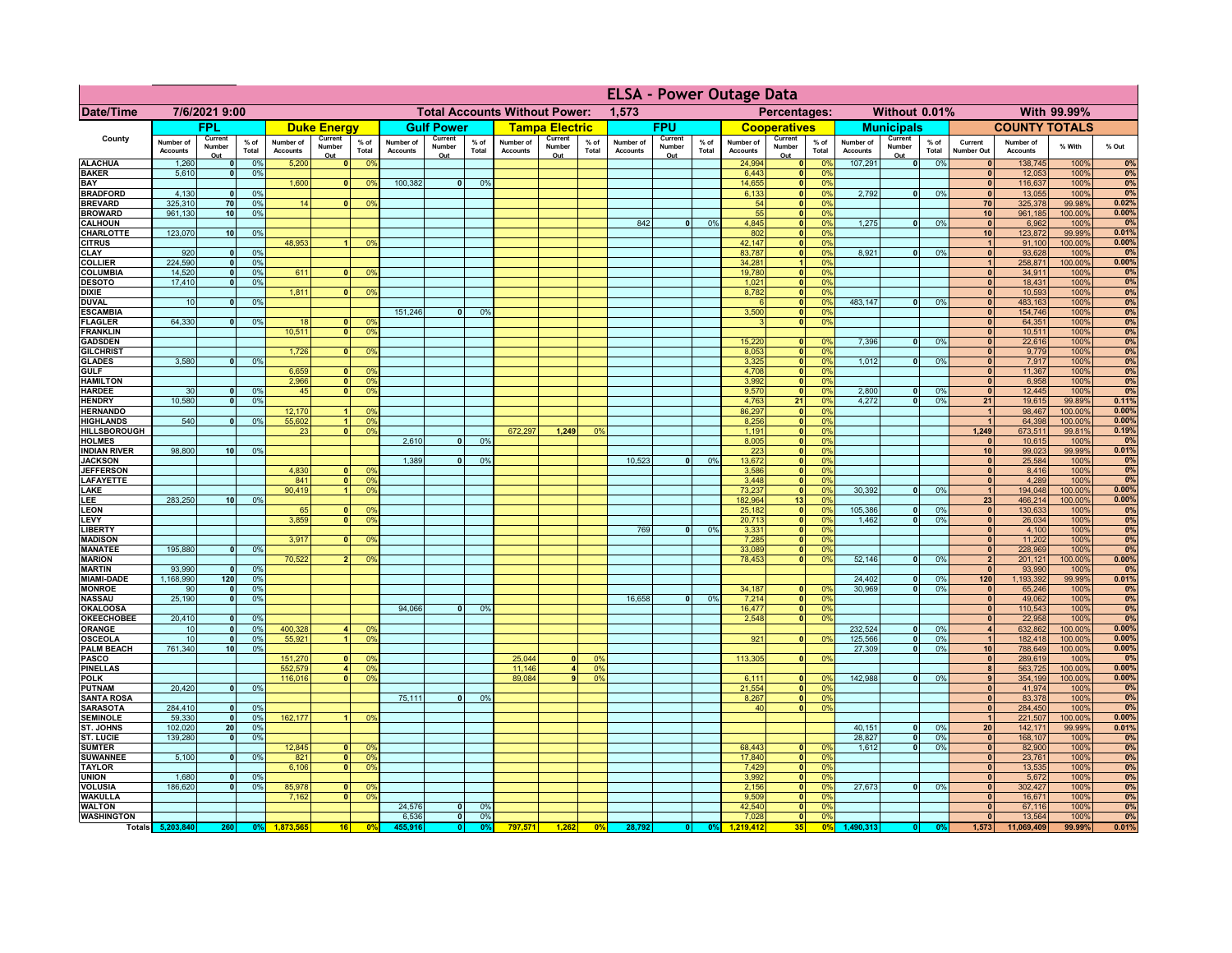## 7/6/2021 9:01 AM ELSA

| <b>Power Provider</b>                              | County              | <b>Number of Customers</b> | <b>Current Number Out</b> | <b>Outage Percentage</b> | <b>Estimated Restore Time</b> |
|----------------------------------------------------|---------------------|----------------------------|---------------------------|--------------------------|-------------------------------|
| <b>Tampa Electric Company</b>                      | HILLSBOROUGH        | 672,297                    | 1,249                     | 0.19%                    | $24$                          |
| Florida Power and Light Company                    | MIAMI-DADE          | 1,168,990                  | 120                       | 0.01%                    | TBD                           |
| Florida Power and Light Company                    | <b>BREVARD</b>      | 325,310                    | 70                        | 0.02%                    | <b>TBD</b>                    |
|                                                    |                     | 4,009                      | 21                        | 0.52%                    | <b>TBD</b>                    |
| Glades Electric Cooperative, Inc.                  | <b>HENDRY</b>       |                            |                           |                          |                               |
| Florida Power and Light Company                    | ST. JOHNS           | 102,020                    | 20                        | 0.02%                    | <b>TBD</b>                    |
| Lee County Electric Cooperative                    | LEE                 | 182,964                    | 13                        | 0.01%                    | <b>TBD</b>                    |
| Florida Power and Light Company                    | <b>BROWARD</b>      | 961,130                    | 10                        | 0.00%                    | <b>TBD</b>                    |
| Florida Power and Light Company                    | CHARLOTTE           | 123,070                    | 10                        | 0.01%                    | <b>TBD</b>                    |
| Florida Power and Light Company                    | <b>INDIAN RIVER</b> | 98,800                     | 10                        | 0.01%                    | <b>TBD</b>                    |
| Florida Power and Light Company                    | LEE                 | 283,250                    | 10                        | 0.00%                    | TBD                           |
| Florida Power and Light Company                    | <b>PALM BEACH</b>   | 761,340                    | 10                        | 0.00%                    | <b>TBD</b>                    |
| Tampa Electric Company                             | <b>POLK</b>         | 89,084                     | 9                         | 0.01%                    | $24$                          |
| Duke Energy                                        | ORANGE              | 400,328                    | $\overline{4}$            | 0.00%                    | <b>TBD</b>                    |
| Duke Energy                                        | PINELLAS            | 552,579                    | 4                         | 0.00%                    | TBD                           |
| <b>Tampa Electric Company</b>                      | <b>PINELLAS</b>     | 11,146                     | $\overline{4}$            | 0.04%                    | $24$                          |
| Duke Energy                                        | <b>MARION</b>       | 70,522                     | $\overline{2}$            | 0.00%                    | TBD                           |
|                                                    |                     |                            |                           |                          |                               |
| <b>Duke Energy</b>                                 | <b>CITRUS</b>       | 48,953                     | $\mathbf{1}$              | 0.00%                    | <b>TBD</b>                    |
| Lee County Electric Cooperative                    | <b>COLLIER</b>      | 34,281                     | $\mathbf{1}$              | 0.00%                    | TBD                           |
| <b>Duke Energy</b>                                 | <b>HERNANDO</b>     | 12,170                     | $\mathbf{1}$              | 0.01%                    | <b>TBD</b>                    |
| Duke Energy                                        | <b>HIGHLANDS</b>    | 55,602                     | $\mathbf{1}$              | 0.00%                    | TBD                           |
| <b>Duke Energy</b>                                 | LAKE                | 90,419                     | $\mathbf{1}$              | 0.00%                    | <b>TBD</b>                    |
| Duke Energy                                        | OSCEOLA             | 55,921                     | $\mathbf{1}$              | 0.00%                    | TBD                           |
| <b>Duke Energy</b>                                 | SEMINOLE            | 162,177                    | $\mathbf{1}$              | 0.00%                    | <b>TBD</b>                    |
| Central Florida Electric Cooperative               | <b>ALACHUA</b>      | 935                        | 0                         | 0.00%                    | TBD                           |
| City of Alachua                                    | <b>ALACHUA</b>      | 4,506                      | $\mathsf{O}\xspace$       | 0.00%                    | <b>TBD</b>                    |
| City of Newberry                                   | <b>ALACHUA</b>      | 2,185                      | 0                         | 0.00%                    | <b>TBD</b>                    |
| Clay Electric Cooperative                          | <b>ALACHUA</b>      |                            | $\mathbf 0$               | 0.00%                    | <b>TBD</b>                    |
|                                                    |                     | 24,059                     |                           |                          |                               |
| Duke Energy                                        | <b>ALACHUA</b>      | 5,200                      | 0                         | 0.00%                    | <b>TBD</b>                    |
| Florida Power and Light Company                    | <b>ALACHUA</b>      | 1,260                      | $\mathbf 0$               | 0.00%                    | <b>TBD</b>                    |
| Gainesville (Gainesville Regional Utilities - GRU) | <b>ALACHUA</b>      | 100,600                    | 0                         | 0.00%                    | <b>TBD</b>                    |
| Clay Electric Cooperative                          | <b>BAKER</b>        | 2,765                      | $\mathbf 0$               | 0.00%                    | <b>TBD</b>                    |
| Florida Power and Light Company                    | <b>BAKER</b>        | 5,610                      | 0                         | 0.00%                    | <b>TBD</b>                    |
| Okefenoke Rural Electric Membership Corporation    | <b>BAKER</b>        | 3,678                      | $\mathbf 0$               | 0.00%                    | <b>TBD</b>                    |
| Duke Energy                                        | BAY                 | 1,600                      | 0                         | 0.00%                    | TBD                           |
| Gulf Coast Electric Cooperative, Inc.              | BAY                 | 14,655                     | $\mathbf 0$               | 0.00%                    | <b>TBD</b>                    |
| <b>Gulf Power Company</b>                          | BAY                 | 100,382                    | 0                         | 0.00%                    | Restored                      |
| City of Starke                                     | <b>BRADFORD</b>     | 2,792                      | $\mathbf 0$               | 0.00%                    | <b>TBD</b>                    |
|                                                    |                     |                            |                           |                          |                               |
| Clay Electric Cooperative                          | <b>BRADFORD</b>     | 6,133                      | 0                         | 0.00%                    | <b>TBD</b>                    |
| Florida Power and Light Company                    | <b>BRADFORD</b>     | 4,130                      | $\mathbf 0$               | 0.00%                    | <b>TBD</b>                    |
| Duke Energy                                        | <b>BREVARD</b>      | 14                         | 0                         | 0.00%                    | <b>TBD</b>                    |
| Peace River Electric Cooperative, Inc.             | <b>BREVARD</b>      | 54                         | $\mathbf 0$               | 0.00%                    | <b>TBD</b>                    |
| Lee County Electric Cooperative                    | <b>BROWARD</b>      | 55                         | 0                         | 0.00%                    | <b>TBD</b>                    |
| City of Blountstown                                | CALHOUN             | 1,275                      | $\mathbf 0$               | 0.00%                    | <b>TBD</b>                    |
| Florida Public Utilities Corporation               | CALHOUN             | 842                        | $\mathbf 0$               | 0.00%                    | Restored                      |
| Gulf Coast Electric Cooperative, Inc.              | CALHOUN             | 2,013                      | $\mathsf{O}\xspace$       | 0.00%                    | <b>TBD</b>                    |
| West Florida Electric Cooperative, Inc.            | CALHOUN             | 2,832                      | 0                         | 0.00%                    | TBD                           |
| Lee County Electric Cooperative                    | CHARLOTTE           | 802                        | $\pmb{0}$                 | 0.00%                    | <b>TBD</b>                    |
| Sumter Electric Cooperative, Inc.                  | <b>CITRUS</b>       | 15,647                     | $\mathbf 0$               | 0.00%                    | TBD                           |
|                                                    |                     |                            |                           |                          |                               |
| Withlacoochee River Electric Cooperative, Inc.     | <b>CITRUS</b>       | 26,500                     | $\mathsf{O}\xspace$       | 0.00%                    | <b>TBD</b>                    |
| Clay Electric Cooperative                          | CLAY                | 83,787                     | 0                         | 0.00%                    | TBD                           |
| Florida Power and Light Company                    | <b>CLAY</b>         | 920                        | $\mathbf 0$               | 0.00%                    | <b>TBD</b>                    |
| Green Cove Springs Electric                        | CLAY                | 4,041                      | 0                         | 0.00%                    | TBD                           |
| Jacksonville (JEA)                                 | <b>CLAY</b>         | 4,880                      | $\pmb{0}$                 | 0.00%                    | <b>TBD</b>                    |
| Florida Power and Light Company                    | <b>COLLIER</b>      | 224,590                    | 0                         | 0.00%                    | TBD                           |
| Clay Electric Cooperative                          | <b>COLUMBIA</b>     | 17,751                     | $\pmb{0}$                 | 0.00%                    | <b>TBD</b>                    |
| Duke Energy                                        | <b>COLUMBIA</b>     | 611                        | 0                         | 0.00%                    | TBD                           |
| Florida Power and Light Company                    | <b>COLUMBIA</b>     | 14,520                     | $\pmb{0}$                 | 0.00%                    | <b>TBD</b>                    |
| Suwannee Valley Electric Cooperative, Inc.         | COLUMBIA            | 2,029                      | 0                         | 0.00%                    | TBD                           |
| Florida Power and Light Company                    | <b>DESOTO</b>       | 17,410                     | $\mathbf 0$               | 0.00%                    | <b>TBD</b>                    |
|                                                    |                     |                            |                           |                          |                               |
| Peace River Electric Cooperative, Inc.             | <b>DESOTO</b>       | 1,021                      | 0                         | 0.00%                    | TBD                           |
| Central Florida Electric Cooperative               | <b>DIXIE</b>        | 8,143                      | 0                         | 0.00%                    | <b>TBD</b>                    |
| Duke Energy                                        | <b>DIXIE</b>        | 1,811                      | 0                         | 0.00%                    | TBD                           |
| Tri-County Electric Cooperative                    | <b>DIXIE</b>        | 639                        | $\mathbf 0$               | 0.00%                    | <b>TBD</b>                    |
| Clay Electric Cooperative                          | <b>DUVAL</b>        | 6                          | 0                         | 0.00%                    | TBD                           |
| Florida Power and Light Company                    | <b>DUVAL</b>        | 10                         | $\mathbf 0$               | 0.00%                    | <b>TBD</b>                    |
| Jacksonville (JEA)                                 | <b>DUVAL</b>        | 464,250                    | 0                         | 0.00%                    | TBD                           |
| Jacksonville Beach (Beaches Energy Services)       | <b>DUVAL</b>        | 18,897                     | $\pmb{0}$                 | 0.00%                    | TBD                           |
| Escambia River Electric Cooperative, Inc.          | <b>ESCAMBIA</b>     | 3,500                      | 0                         | 0.00%                    | TBD                           |
| <b>Gulf Power Company</b>                          | <b>ESCAMBIA</b>     | 151,246                    | $\pmb{0}$                 | 0.00%                    | Restored                      |
| Clay Electric Cooperative                          | <b>FLAGLER</b>      | 3                          | 0                         | 0.00%                    | TBD                           |
|                                                    |                     |                            |                           |                          |                               |
| <b>Duke Energy</b>                                 | <b>FLAGLER</b>      | 18                         | $\mathsf{O}\xspace$       | 0.00%                    | <b>TBD</b>                    |
| Florida Power and Light Company                    | <b>FLAGLER</b>      | 64,330                     | 0                         | 0.00%                    | TBD                           |
| <b>Duke Energy</b>                                 | <b>FRANKLIN</b>     | 10,511                     | $\mathsf{O}\xspace$       | 0.00%                    | <b>TBD</b>                    |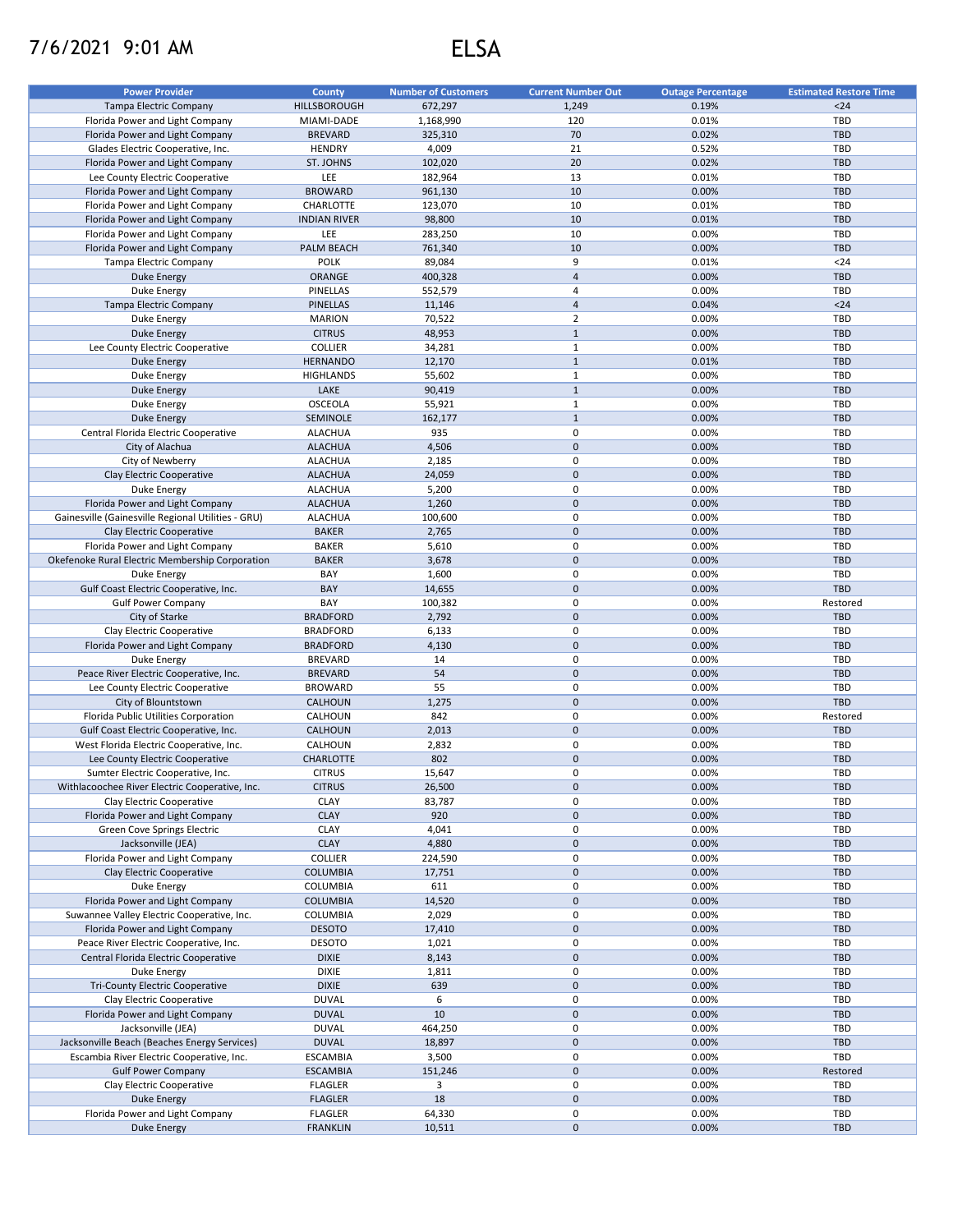## 7/6/2021 9:01 AM ELSA

| Chattahoochee Electric                                                                 | GADSDEN                   | 1,173           | 0            | 0.00%          | TBD               |
|----------------------------------------------------------------------------------------|---------------------------|-----------------|--------------|----------------|-------------------|
| City of Havana                                                                         | <b>GADSDEN</b>            | 1,455           | $\mathsf{O}$ | 0.00%          | <b>TBD</b>        |
| City of Quincy                                                                         | GADSDEN                   | 4,768           | 0            | 0.00%          | TBD               |
|                                                                                        |                           |                 | $\mathbf{0}$ |                |                   |
| Talquin Electric Cooperative, Inc.                                                     | <b>GADSDEN</b>            | 15,220          |              | 0.00%          | <b>TBD</b>        |
| Central Florida Electric Cooperative                                                   | <b>GILCHRIST</b>          | 8,048           | 0            | 0.00%          | TBD               |
| Clay Electric Cooperative                                                              | <b>GILCHRIST</b>          | 5               | $\mathbf 0$  | 0.00%          | <b>TBD</b>        |
| Duke Energy                                                                            | <b>GILCHRIST</b>          | 1,726           | 0            | 0.00%          | TBD               |
|                                                                                        |                           |                 |              |                |                   |
| City of Moore Haven                                                                    | <b>GLADES</b>             | 1,012           | $\mathsf 0$  | 0.00%          | <b>TBD</b>        |
| Florida Power and Light Company                                                        | <b>GLADES</b>             | 3,580           | 0            | 0.00%          | TBD               |
| Glades Electric Cooperative, Inc.                                                      | <b>GLADES</b>             | 3,325           | $\mathbf 0$  | 0.00%          | <b>TBD</b>        |
| Duke Energy                                                                            | <b>GULF</b>               | 6,659           | 0            | 0.00%          | TBD               |
|                                                                                        |                           |                 |              |                |                   |
| Gulf Coast Electric Cooperative, Inc.                                                  | <b>GULF</b>               | 4,708           | $\mathsf 0$  | 0.00%          | <b>TBD</b>        |
| Duke Energy                                                                            | <b>HAMILTON</b>           | 2,966           | 0            | 0.00%          | <b>TBD</b>        |
| Suwannee Valley Electric Cooperative, Inc.                                             | <b>HAMILTON</b>           | 3,992           | $\mathsf 0$  | 0.00%          | <b>TBD</b>        |
|                                                                                        |                           |                 | $\mathsf 0$  |                |                   |
| City of Wauchula                                                                       | HARDEE                    | 2,800           |              | 0.00%          | <b>TBD</b>        |
| <b>Duke Energy</b>                                                                     | <b>HARDEE</b>             | 45              | $\mathbf{0}$ | 0.00%          | <b>TBD</b>        |
| Florida Power and Light Company                                                        | HARDEE                    | 30              | 0            | 0.00%          | TBD               |
| Glades Electric Cooperative, Inc.                                                      | HARDEE                    | $\mathbf{0}$    | $\pmb{0}$    |                | <b>TBD</b>        |
|                                                                                        |                           |                 |              |                |                   |
| Peace River Electric Cooperative, Inc.                                                 | HARDEE                    | 9,570           | 0            | 0.00%          | <b>TBD</b>        |
| City of Clewiston                                                                      | <b>HENDRY</b>             | 4,272           | $\mathsf 0$  | 0.00%          | <b>TBD</b>        |
| Florida Power and Light Company                                                        | <b>HENDRY</b>             | 10,580          | 0            | 0.00%          | TBD               |
| Lee County Electric Cooperative                                                        | <b>HENDRY</b>             | 754             | $\mathbf 0$  | 0.00%          | <b>TBD</b>        |
|                                                                                        |                           |                 |              |                |                   |
| Sumter Electric Cooperative, Inc.                                                      | <b>HERNANDO</b>           | 191             | 0            | 0.00%          | TBD               |
| Withlacoochee River Electric Cooperative, Inc.                                         | <b>HERNANDO</b>           | 86,106          | $\pmb{0}$    | 0.00%          | <b>TBD</b>        |
| Florida Power and Light Company                                                        | <b>HIGHLANDS</b>          | 540             | 0            | 0.00%          | TBD               |
|                                                                                        |                           |                 |              |                |                   |
| Glades Electric Cooperative, Inc.                                                      | <b>HIGHLANDS</b>          | 7,945           | 0            | 0.00%          | <b>TBD</b>        |
| Peace River Electric Cooperative, Inc.                                                 | <b>HIGHLANDS</b>          | 311             | 0            | 0.00%          | TBD               |
| Duke Energy                                                                            | <b>HILLSBOROUGH</b>       | 23              | 0            | 0.00%          | <b>TBD</b>        |
|                                                                                        |                           | 1,191           | 0            |                | TBD               |
| Peace River Electric Cooperative, Inc.                                                 | HILLSBOROUGH              |                 |              | 0.00%          |                   |
| Choctawhatchee Electric Cooperative                                                    | <b>HOLMES</b>             | 321             | $\mathbf 0$  | 0.00%          | <b>TBD</b>        |
| <b>Gulf Power Company</b>                                                              | <b>HOLMES</b>             | 2,610           | 0            | 0.00%          | Restored          |
| West Florida Electric Cooperative, Inc.                                                | <b>HOLMES</b>             | 7,684           | $\mathbf 0$  | 0.00%          | <b>TBD</b>        |
|                                                                                        |                           |                 |              |                |                   |
| City of Vero Beach                                                                     | <b>INDIAN RIVER</b>       | 0               | 0            |                | <b>TBD</b>        |
| Peace River Electric Cooperative, Inc.                                                 | <b>INDIAN RIVER</b>       | 223             | $\mathbf 0$  | 0.00%          | <b>TBD</b>        |
| Florida Public Utilities Corporation                                                   | <b>JACKSON</b>            | 10,523          | 0            | 0.00%          | Restored          |
| Gulf Coast Electric Cooperative, Inc.                                                  | <b>JACKSON</b>            | 51              | $\mathsf 0$  | 0.00%          | <b>TBD</b>        |
|                                                                                        |                           |                 |              |                |                   |
| <b>Gulf Power Company</b>                                                              | <b>JACKSON</b>            | 1,389           | $\mathsf 0$  | 0.00%          | Restored          |
| West Florida Electric Cooperative, Inc.                                                | <b>JACKSON</b>            | 13,621          | $\mathsf 0$  | 0.00%          | <b>TBD</b>        |
| Duke Energy                                                                            | <b>JEFFERSON</b>          | 4,830           | 0            | 0.00%          | TBD               |
|                                                                                        |                           |                 | $\mathsf 0$  | 0.00%          | <b>TBD</b>        |
| <b>Tri-County Electric Cooperative</b>                                                 | <b>JEFFERSON</b>          | 3,586           |              |                |                   |
| Central Florida Electric Cooperative                                                   | LAFAYETTE                 | 10              | $\mathsf 0$  | 0.00%          | TBD               |
| <b>Duke Energy</b>                                                                     | LAFAYETTE                 | 841             | $\mathbf{0}$ | 0.00%          | <b>TBD</b>        |
| Suwannee Valley Electric Cooperative, Inc.                                             | LAFAYETTE                 | 3,391           | 0            | 0.00%          | TBD               |
|                                                                                        |                           |                 |              |                |                   |
| <b>Tri-County Electric Cooperative</b>                                                 | LAFAYETTE                 | 47              | $\pmb{0}$    | 0.00%          | <b>TBD</b>        |
| City of Leesburg                                                                       | LAKE                      | 24,500          | 0            | 0.00%          | <b>TBD</b>        |
| City of Mount Dora                                                                     | LAKE                      | 5,892           | $\mathbf{0}$ | 0.00%          | <b>TBD</b>        |
|                                                                                        |                           |                 | 0            |                | TBD               |
| Clay Electric Cooperative                                                              | LAKE                      | 2,284           |              | 0.00%          |                   |
| Sumter Electric Cooperative, Inc.                                                      | LAKE                      | 70,953          | $\pmb{0}$    | 0.00%          | <b>TBD</b>        |
| City of Tallahassee                                                                    | <b>LEON</b>               | 105,386         | 0            | 0.00%          | TBD               |
| Duke Energy                                                                            | LEON                      | 65              | 0            | 0.00%          | <b>TBD</b>        |
|                                                                                        |                           |                 |              |                |                   |
| Talquin Electric Cooperative, Inc.                                                     | LEON                      | 25,182          | 0            | 0.00%          | <b>TBD</b>        |
| Central Florida Electric Cooperative                                                   | LEVY                      | 18,371          | 0            | 0.00%          | <b>TBD</b>        |
| City of Williston                                                                      | LEVY                      | 1,462           | 0            | 0.00%          | TBD               |
| Clay Electric Cooperative                                                              | LEVY                      | 671             | $\pmb{0}$    | 0.00%          | <b>TBD</b>        |
|                                                                                        |                           |                 |              |                |                   |
| Duke Energy                                                                            | LEVY                      | 3,859           | 0            | 0.00%          | TBD               |
| Sumter Electric Cooperative, Inc.                                                      | LEVY                      | 1,671           | $\pmb{0}$    | 0.00%          | <b>TBD</b>        |
| Florida Public Utilities Corporation                                                   | <b>LIBERTY</b>            | 769             | 0            | 0.00%          | Restored          |
| Talquin Electric Cooperative, Inc.                                                     | <b>LIBERTY</b>            | 3,331           | $\mathbf 0$  | 0.00%          | <b>TBD</b>        |
|                                                                                        |                           |                 |              |                |                   |
| Duke Energy                                                                            | <b>MADISON</b>            | 3,917           | 0            | 0.00%          | TBD               |
| <b>Tri-County Electric Cooperative</b>                                                 | <b>MADISON</b>            | 7,285           | $\mathsf 0$  | 0.00%          | <b>TBD</b>        |
| Florida Power and Light Company                                                        | MANATEE                   | 195,880         | 0            | 0.00%          | TBD               |
| Central Florida Electric Cooperative                                                   | <b>MARION</b>             | 9               | $\mathsf 0$  | 0.00%          | <b>TBD</b>        |
|                                                                                        |                           |                 |              |                |                   |
| Clay Electric Cooperative                                                              | <b>MARION</b>             | 16,459          | $\pmb{0}$    | 0.00%          | <b>TBD</b>        |
| Ocala (Ocala Electric Utility)                                                         | <b>MARION</b>             | 52,146          | $\pmb{0}$    | 0.00%          | <b>TBD</b>        |
| Sumter Electric Cooperative, Inc.                                                      | <b>MARION</b>             | 61,985          | 0            | 0.00%          | TBD               |
|                                                                                        |                           |                 | $\pmb{0}$    |                |                   |
| Florida Power and Light Company                                                        |                           | 93,990          |              | 0.00%          | <b>TBD</b>        |
| Homestead                                                                              | <b>MARTIN</b>             |                 |              |                |                   |
|                                                                                        | MIAMI-DADE                | 24,402          | 0            | 0.00%          | <b>TBD</b>        |
| Florida Keys Electric Cooperative                                                      | <b>MONROE</b>             | 34,187          | $\pmb{0}$    | 0.00%          | TBD               |
|                                                                                        |                           |                 |              |                |                   |
| Florida Power and Light Company                                                        | <b>MONROE</b>             | 90              | 0            | 0.00%          | <b>TBD</b>        |
| <b>Keys Energy Services</b>                                                            | <b>MONROE</b>             | 30,969          | $\mathbf 0$  | 0.00%          | TBD               |
| Florida Power and Light Company                                                        | NASSAU                    | 25,190          | 0            | 0.00%          | <b>TBD</b>        |
|                                                                                        |                           |                 | $\pmb{0}$    |                |                   |
| Florida Public Utilities Corporation                                                   | NASSAU                    | 16,658          |              | 0.00%          | Restored          |
| Okefenoke Rural Electric Membership Corporation<br>Choctawhatchee Electric Cooperative | NASSAU<br><b>OKALOOSA</b> | 7,214<br>16,477 | 0<br>0       | 0.00%<br>0.00% | TBD<br><b>TBD</b> |